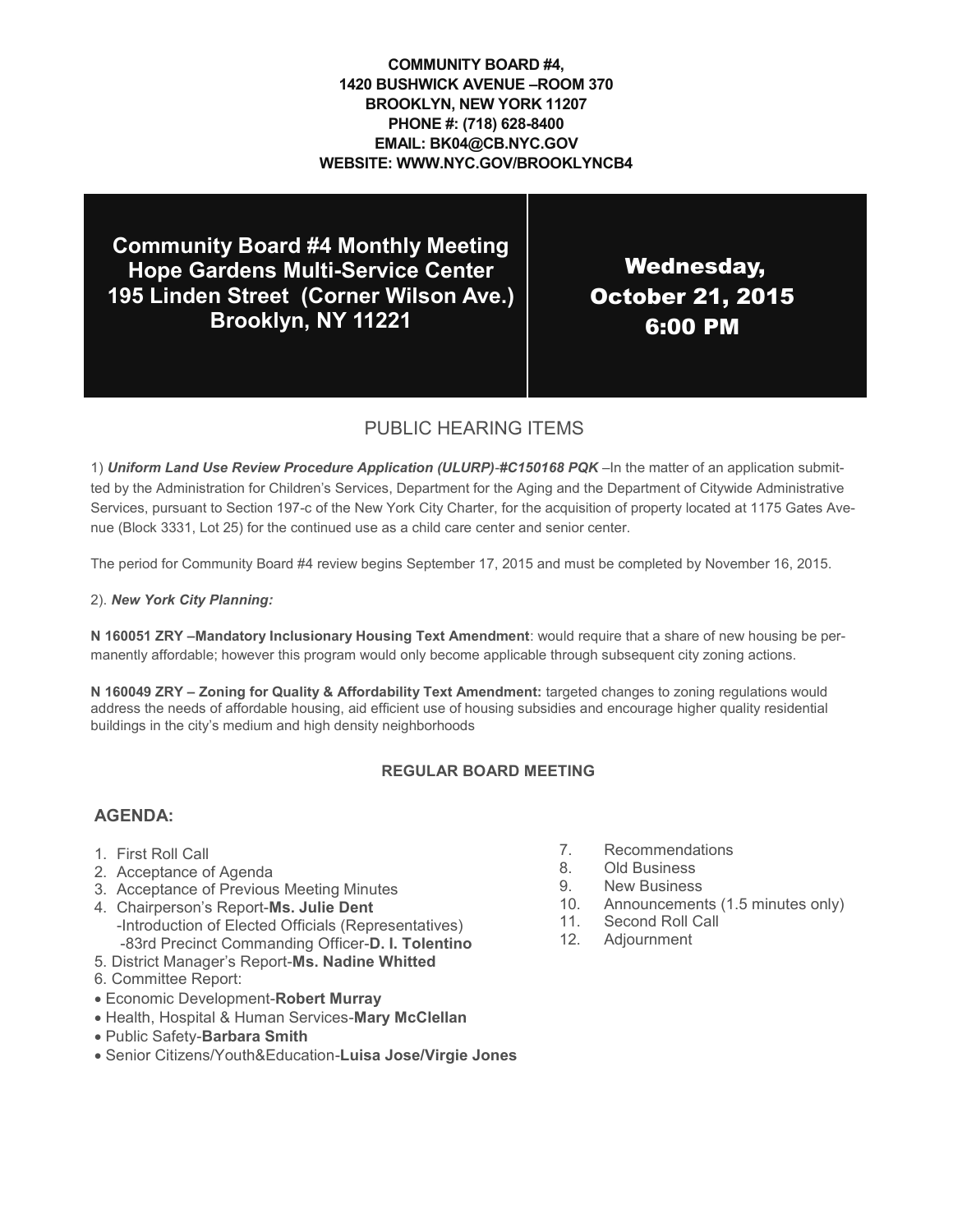

# **Community Board #4**

**83rd Precinct Community Council Meeting**

**Tuesday, October 20, 2015**

**480 Knickerbocker Avenue (Corner of Bleecker Street)** 

**Muster Room, 6:30 PM**

### **SMALL BUSINESS FORUM**

Hosted by

**Eric L. Adams, Brooklyn Borough President**

**Fidel F. Del Valle, Commissioner of the NYC Office SPECIAL GUEST COUNCIL MEMBER ROBERT CORNEGY, CHAIR OF THE COMMITTEE ON SMALL BUSINESS**

#### **Building Bridges for Small Businesses**

#### **Small Business Forum: How to Respond to Notices & Summonses October 27, 2015 at 6:00 PM—8:00 PM Brooklyn Borough Hall, Ceremonial Court Room, 209 Joralemon Street, Brooklyn, NY 11201**

The event will bring together OATH representatives as well as representatives from the City's ticket-issuing Agencies to discuss some of the most commonly issued violations, how to avoid getting those violations and how to contest alleged violations at OATH hearings. There will be a Q&A session after the panel of speakers.

**To RSVP Please call: (718) 802-3777 or Email: CAssistance@brooklynbp.nyc.gov**

#### **SHINDA MANAGEMENT CORPORTATION**

Announces that requests for applications are being accepted for 1719 , 1715, 1752 Sterling Pl., 354 Saratoga Ave., 163 Suydam St., 25 Madison St. S-Five Properties -LLC., operates under NYC-HPD Third Party Transfer Program offering 1, 2, or 3 bedroom units at the above locations.

Interested persons may request an application by calling (347) 534-3200 DURING THE HOURS OF 9AM TO 5PM. You may also request an application by sending a selfaddress envelope to: Shinda Management Corp. 221-10 Jamaica Ave. 3<sup>rd</sup>. Floor. Queens Village, NY 11428.

**One Application Per Family only! All completed applications must be sent via regular mail by the deadline of NOVEMBER 9, 2015.**

**LIFE Audrey Johnson Learning Center 272 Moffat Street, Brooklyn, New York 11207 718-574-0130 Year round open enrollment NYS Licensed teachers Serving Pre-schools, 2.9 to 4 year olds.**

**Pg. 2**

್ನೊ

**Programs Offered: Early Learning Head Start Child Care**

 **Department of Education Universal Pre-Kindergarten (U.P.K)**

## Senator Martin Malave Dilan New York State Senate \* 18<sup>th</sup> Senate District

Governor Andrew Cuomo, Senator Dilan and local Brooklyn officials invite you to participate in an upcoming Citizen Preparedness Corps Training Program in Brooklyn. The Citizen Preparedness Corps give residents the tools and resources to prepare for any type of disaster, respond accordingly and recover as quickly as possible to pre-disaster conditions. Each family participating will receive a free Citizen Preparedness Corps Response Starter Kit. Attendees **must pre-register for training sessions.**

> **Citizen Preparedness Corps Training Program Thursday, October 22, 2015 6:30 pm to 8:30 pm Cooper Park Community Center 76 Kingsland Avenue, Brooklyn, New York 11211**

Albany Office: **District Office:** 711B Legislative Office Bldg. **573 Metropolitan Avenue** Albany, NY 12247 **Brooklyn, NY 11211 (**518) 455-2177 **(718) 573-1726**